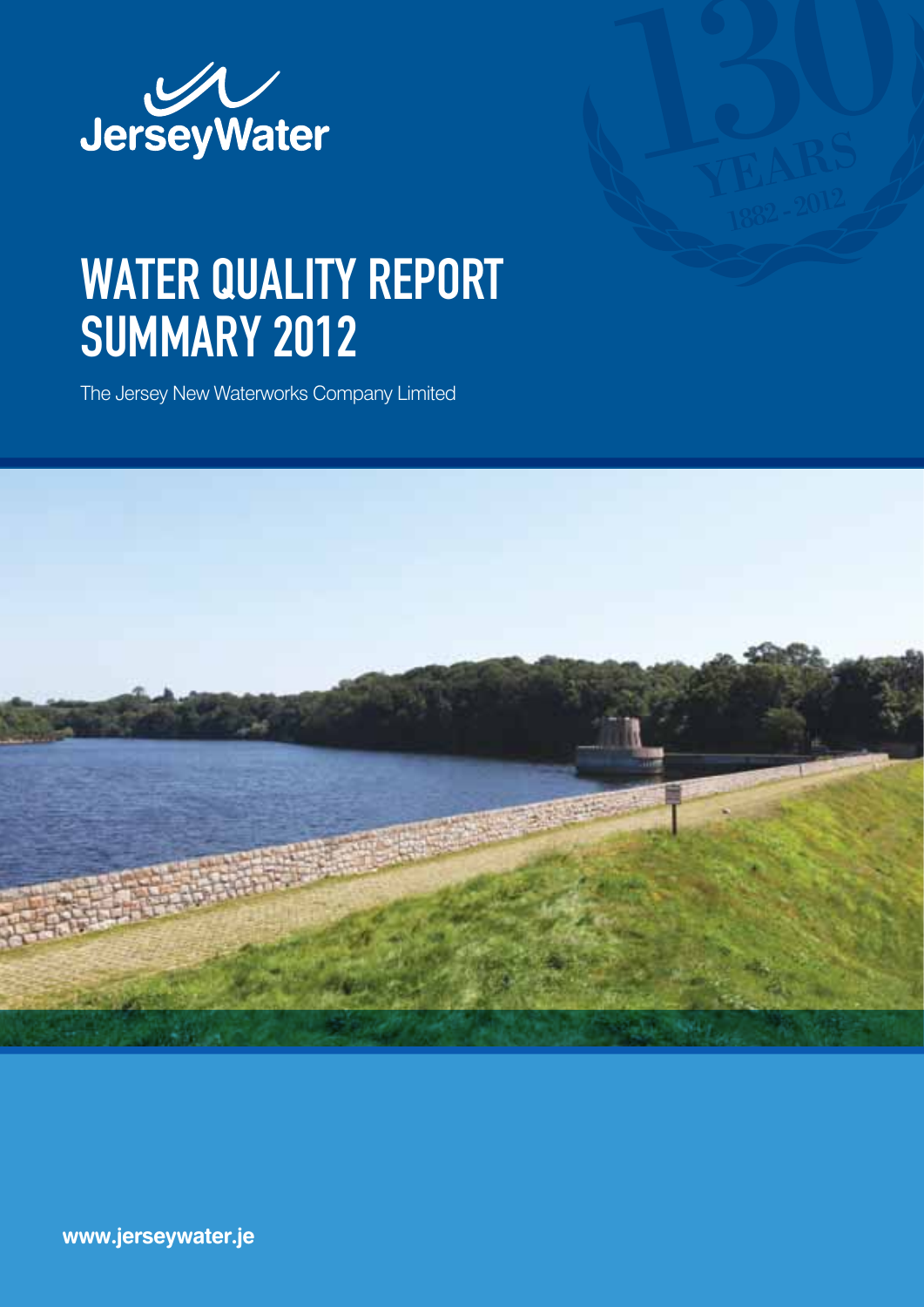**As part of its aim to provide its customers with high quality treated water in an efficient and sustainable way, Jersey Water undertakes an extensive and ongoing monitoring programme to test the quality of the 19.2 million litres of drinking water it supplies to its customers every day.**

## **Water Quality Testing**

As well as monitoring treated water quality, Jersey Water has an extensive programme of raw water quality monitoring, at the streams, reservoirs and throughout the treatment processes.

This programme, together with on-line quality monitoring equipment installed at the treatment works, allows our operating staff to select and optimise the most suitable water to be taken for treatment.

The bacteriological compliance of water leaving the treatment works was 100% and there were no herbicides or pesticides detected in the treated water supplied.

#### **Treatment Works and Service Reservoir Performance**



#### Percentage Compliance

#### **Working with our Customers**

Every reported query from customers regarding water quality is investigated and samples of water are taken. Where possible, we carry out on-thespot assessment of the customer's complaint and take the relevant action to rectify the problem.

Samples of water taken from customers taps are, where appropriate, given a full physical, bacteriological and chemical analysis and the results are sent to the customer, with a letter explaining the results.

Most water quality complaints are due to discoloured water, resulting from old corroded steel or cast iron pipes.

Many water quality issues, which are influenced by private plumbing and pipe work systems which are old or in poor internal condition, are not within the control of Jersey Water.

Whilst Jersey Water is not responsible for replacing these pipes, we do provide assistance in advising on the most effective solutions.

#### **Water Quality Complaints**

| <b>Type of query</b> | <b>No</b>     | <b>Bacteriological</b><br>compliance % |
|----------------------|---------------|----------------------------------------|
| Discoloured water    | 36            | 97                                     |
| Taste/Odour          | 5             | 100                                    |
| Air in supply        | $\mathcal{P}$ | 100                                    |
| <b>Illness</b>       | 3             | 100                                    |
| <b>Total</b>         | 46            | 98                                     |

Download the full report from **www.jerseywater.je/waterquality**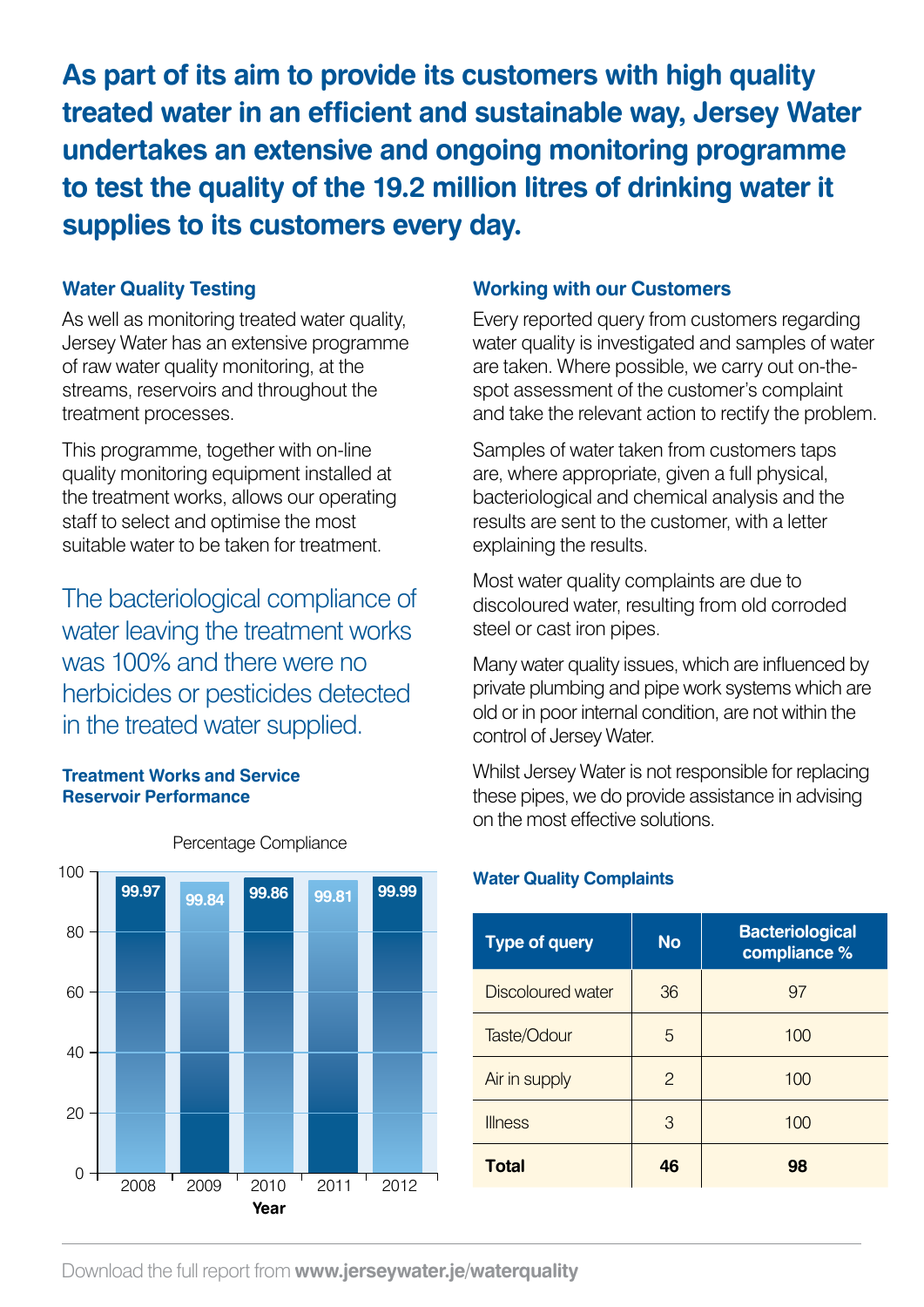## **Water Quality Results 2012**

The quality of water we supplied in 2012 was to a very high standard, which was overall 99.99% compliant with all the drinking water standards as set out in the Water (Jersey) Law 1972.

# Jersey Water uses the EU Directive for standards of surface water to be used for drinking water production.

During the year, some 15,321 analyses were undertaken to measure the physical, microbiological and chemical parameters within the water we supplied. There were only 2 samples which failed comply with the regulatory limits; which were immediately resampled and passed the relevant test criteria. The way in which we monitor and test the samples of water is approved by the States of Jersey Planning & Environment department, which is a requirement under the Water (Jersey) Law 1972, and which also broadly follows the requirements of the Water Supply (Water Quality) Regulations 2000 for England & Wales.

In addition to testing of treated water, Jersey Water has an extensive monitoring programme of streams, intakes, reservoirs and throughout the treatment processes, as the majority of our water resources are derived from surface water.

#### **Water Quality in the Distribution System**

| <b>Substances and</b><br>parameters | <b>Specific concentration</b><br>or value (maximum)<br>or state | <b>Min</b>     | <b>Mean</b>    | <b>Max</b>     | No. of<br>samples | %<br>compliance |
|-------------------------------------|-----------------------------------------------------------------|----------------|----------------|----------------|-------------------|-----------------|
| E.coli                              | 0 per 100ml                                                     | $\Omega$       | $\Omega$       | $\Omega$       | 702               | 100             |
| Coliform bacteria                   | 0 per 100ml                                                     | $\overline{0}$ | $\overline{0}$ | $\overline{0}$ | 702               | 100             |
| Residual disinfectant               | No value (mg Cl./l)                                             | < 0.02         | 0.12           | 0.54           | 626               |                 |
| Aluminium                           | $200 \mu g$ Al/I                                                | < 6            | 15             | 39             | 76                | 100             |
| Ammonium                            | $0.50$ mg NH $\Lambda$                                          | < 0.04         | < 0.04         | 0.15           | 76                | 100             |
| Clostridium perfringens             | 0 per 100ml                                                     | $\overline{0}$ | $\mathbf{0}$   | $\overline{2}$ | 78                | 97.4            |
| Colony counts                       | No abnormal change<br>No abnormal change                        |                |                | 626            | 100               |                 |
| Colour                              | 20 mg/l Pt/Co                                                   | < 0.69         | 2.28           | 7.37           | 76                | 100             |
| Conductivity                        | 2500 µS/cm at 20°C                                              | 435            | 503            | 621            | 76                | 100             |
| Hydrogen ion                        | 10.0 pH value $6.5$ (min)                                       | 7.09           | 7.32           | 7.70           | 76                | 100             |
| <b>Iron</b>                         | $200 \mu$ g Fe/I                                                | $\leq 4$       | 11             | 80             | 76                | 100             |
| Manganese                           | $50 \mu g$ Mn/l                                                 | < 2.0          | 4.9            | 22.0           | 76                | 100             |
| <b>Nitrate</b>                      | 50 mg NO <sub>2</sub> /I                                        | 26.0           | 37.8           | 47.4           | 76                | 100             |
| <b>Nitrite</b>                      | $0.5$ mg NO $\sqrt{1}$                                          | < 0.010        | 0.021          | 0.144          | 76                | 100             |
| Odour                               | 3 at 25°C Dilution number                                       | $\mathbf{1}$   | $\overline{1}$ | $\overline{c}$ | 76                | 100             |
| <b>Taste</b>                        | 3 at 25°C Dilution number                                       | $\mathbf{1}$   | $\overline{1}$ | $\overline{c}$ | 76                | 100             |
| Turbidity                           | 4 NTU                                                           | 0.09           | 0.18           | 0.76           | 76                | 100             |

#### Check Monitoring: Supply Zone